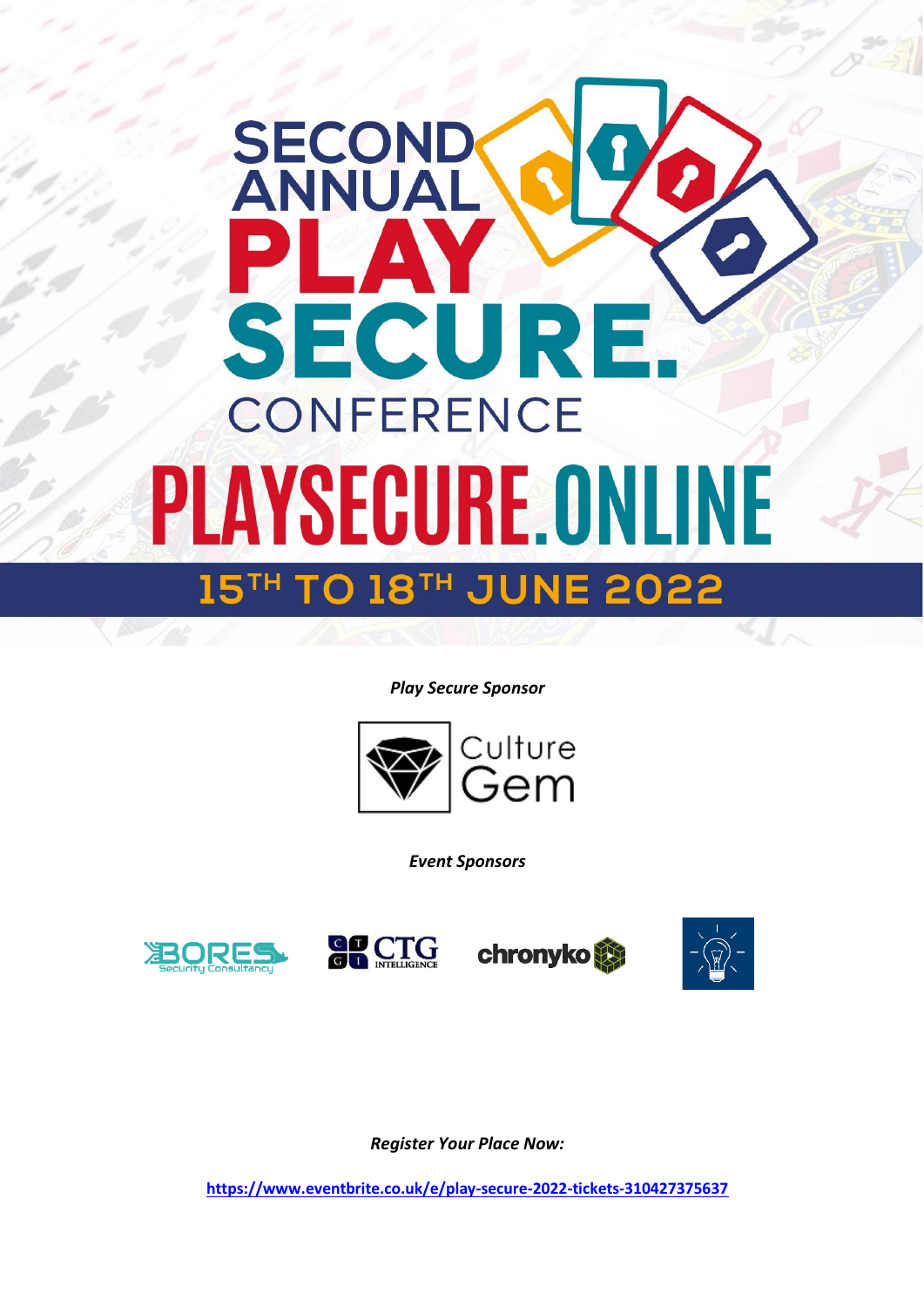|                       | <b>Main Conference Day</b>                                                                                                                                                                                                                                                       |
|-----------------------|----------------------------------------------------------------------------------------------------------------------------------------------------------------------------------------------------------------------------------------------------------------------------------|
|                       | <b>Wednesday 15th June 2022</b>                                                                                                                                                                                                                                                  |
|                       |                                                                                                                                                                                                                                                                                  |
| 09:00<br><b>OOOOO</b> | Panel<br>Exploring the Evolution of the CISO and CIO of the Future In The Context of Gamification                                                                                                                                                                                |
|                       | <b>Moderated by: James Bore</b>                                                                                                                                                                                                                                                  |
|                       | <b>Alan Jenkins</b><br><b>Matthias Muhlert, Security Bear, Haribo</b><br>Beverly Allen, Head of Information Security Assurance, Quilter<br>Amos Njogu, Chief Information Security Officer, Harambee Sacco Financial Services<br>Ian Thornton-Trump, CEO, Octopi Managed Services |
| 09:30                 | Morning Networking and Instruction on Gather                                                                                                                                                                                                                                     |
| 10:00                 | Boundaryless Ways of Working: How Can Gamefication and Playing in Security Lead the<br>Way in Tomorrow's Remote First Business Environment                                                                                                                                       |
| <del>aa aa a</del>    | Sameh Hablas, CEO, Al Danah Information Systems<br>Love-Tresor Nkanga, Senior Technology Manager, EY<br><b>Nick Drage</b>                                                                                                                                                        |
| 10:40                 | The How-to's of Security Culture Behaviour Change                                                                                                                                                                                                                                |
|                       | Jemma Davis, Founder, Culture Gem                                                                                                                                                                                                                                                |
|                       |                                                                                                                                                                                                                                                                                  |
| 11:10                 | <b>Fireside Chat</b>                                                                                                                                                                                                                                                             |
| <b>Fireside Chat</b>  | <b>Gamefication and Risk Management</b>                                                                                                                                                                                                                                          |
|                       | Mary Mbugua, Group Head of Risk, Jubilee Insurance                                                                                                                                                                                                                               |
|                       |                                                                                                                                                                                                                                                                                  |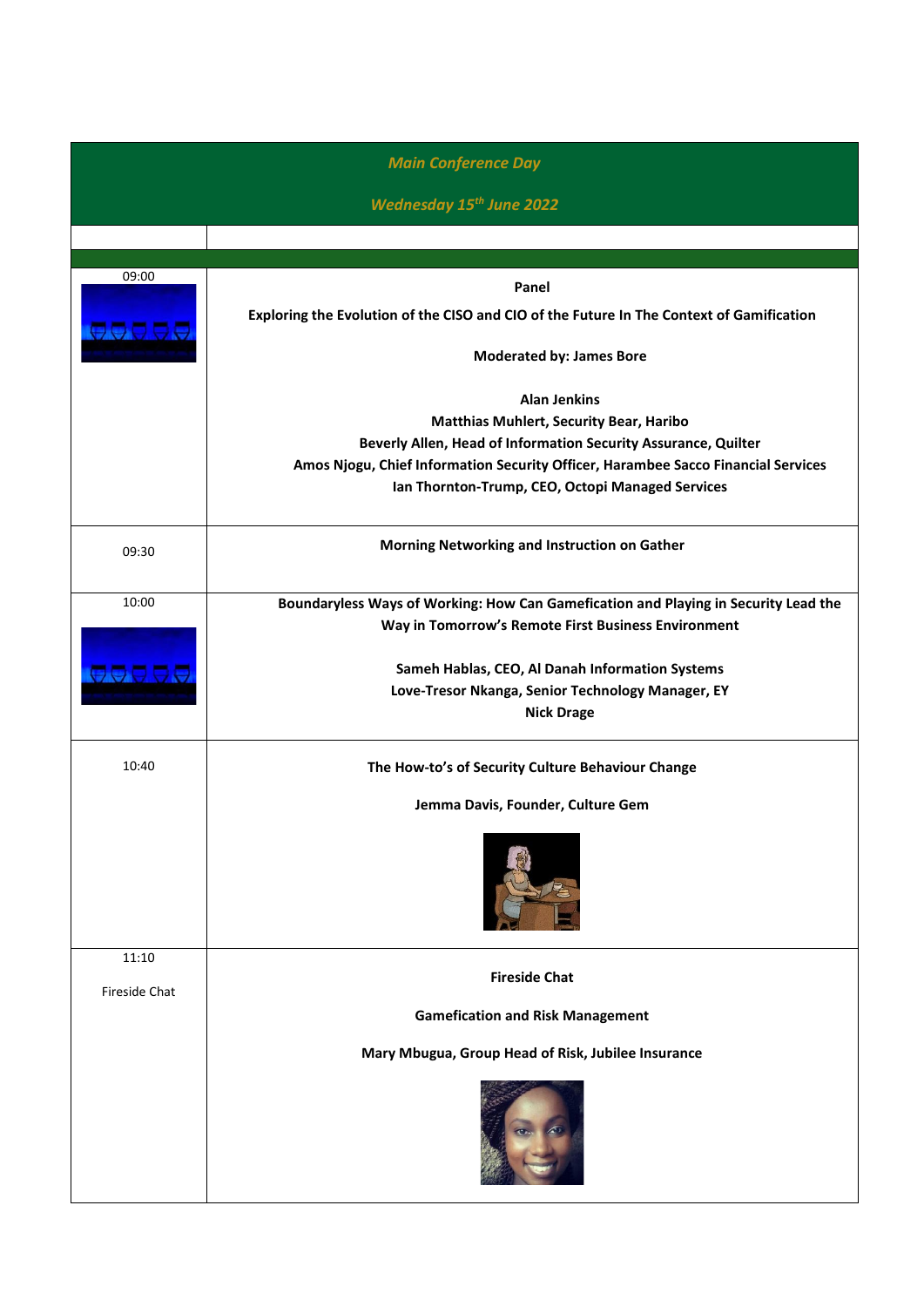| 11:40               | <b>Networking Break</b>                                                                                                                                                                                                                                                                                                                                                                                                                                                                                            |
|---------------------|--------------------------------------------------------------------------------------------------------------------------------------------------------------------------------------------------------------------------------------------------------------------------------------------------------------------------------------------------------------------------------------------------------------------------------------------------------------------------------------------------------------------|
| 12:10               |                                                                                                                                                                                                                                                                                                                                                                                                                                                                                                                    |
|                     | Panel                                                                                                                                                                                                                                                                                                                                                                                                                                                                                                              |
| Fireside Chat       | How can Play Within Security Improve Retention of Staff<br>and Quality of your overall Managed SOC?                                                                                                                                                                                                                                                                                                                                                                                                                |
|                     | <b>James Bore</b>                                                                                                                                                                                                                                                                                                                                                                                                                                                                                                  |
|                     | Paul Winstanley, Security Manager EMEA, The LEGO Group<br><b>Phelim Rowe</b>                                                                                                                                                                                                                                                                                                                                                                                                                                       |
|                     | <b>Nick Drage</b>                                                                                                                                                                                                                                                                                                                                                                                                                                                                                                  |
| 12:40               | <b>Lunch Break</b>                                                                                                                                                                                                                                                                                                                                                                                                                                                                                                 |
| 14:10               | Panel                                                                                                                                                                                                                                                                                                                                                                                                                                                                                                              |
| <del>eo d d a</del> | Developing the Super Hero Analogy: Uncovering the Super Architect                                                                                                                                                                                                                                                                                                                                                                                                                                                  |
|                     | Nick Drage, Director, PlaySecure                                                                                                                                                                                                                                                                                                                                                                                                                                                                                   |
|                     | Dr Andreas Haggman, Head of Cyber Advocacy - Skills, Innovation and Research, Cyber<br>Security and Digital Identity Directorate, DCMS<br>Marius Poskus, Cloud Security Architect, Domino's Pizza UK & Ireland<br>Stephen Allen, Information Security Architect, Lenovo                                                                                                                                                                                                                                            |
| 14:40               | Martyn Ruks, Director, Chronyko                                                                                                                                                                                                                                                                                                                                                                                                                                                                                    |
|                     | <b>Immersive Learning</b>                                                                                                                                                                                                                                                                                                                                                                                                                                                                                          |
|                     | "Immersive learning is a "level up" for learning and development. Using combinations of<br>storytelling, puzzles, theatrics, technology and game mechanics, it stimulates<br>engagement with<br>learners and delivers on complex learning outcomes.                                                                                                                                                                                                                                                                |
|                     | In this session we'll build on what was presented last year and take you on another<br>rollercoaster journey through the world of immersive learning. This time we'll focus on a<br>number of case studies from organisations who are now embracing this approach to<br>enhance everything from their technical training to their security awareness<br>programmes. This will include a showcase of the first HackFu Austria, the world's first<br>immersive cybersecurity event hosted in a nuclear powerstation! |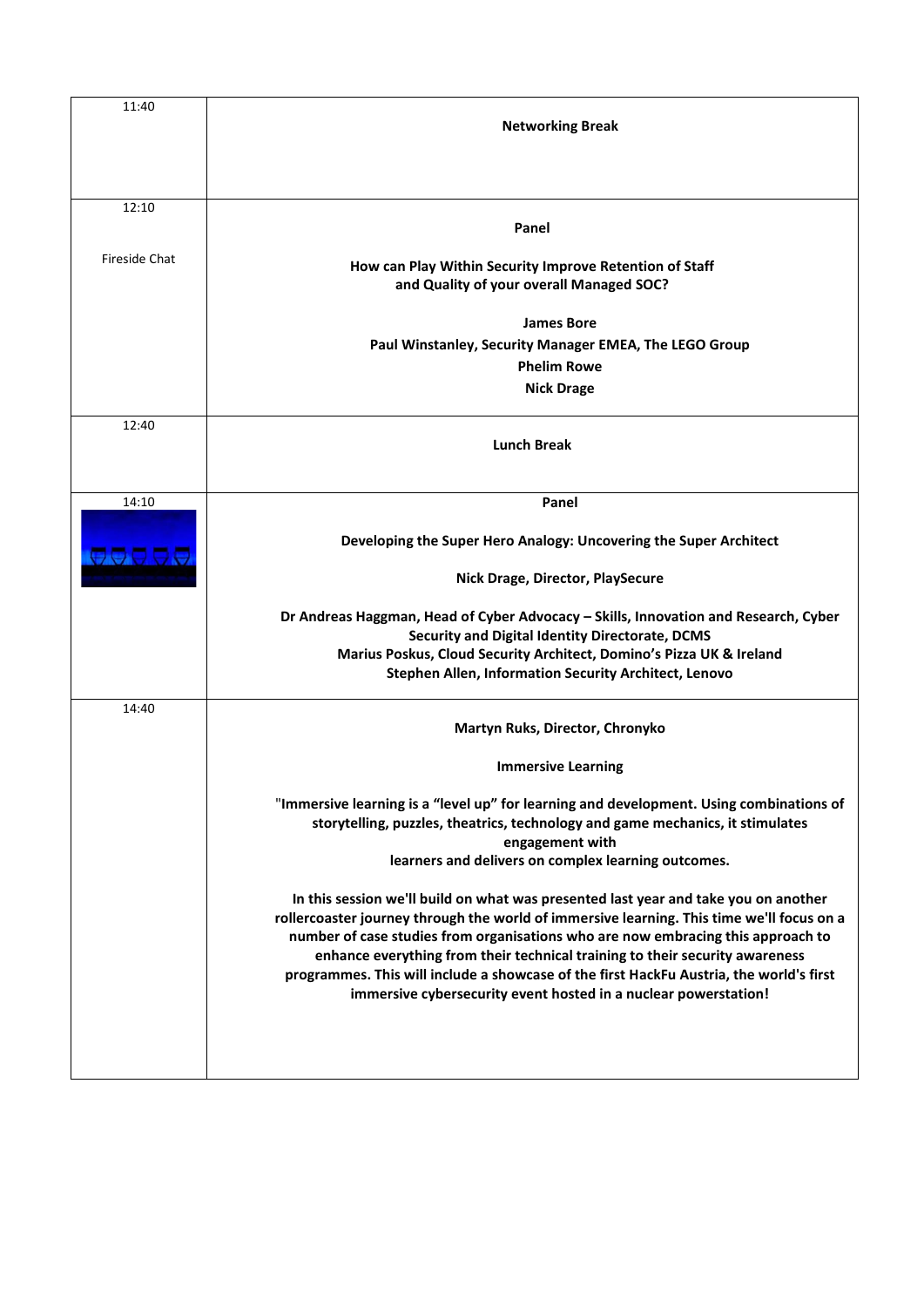| 15:10<br><del>a</del> aaa | Panel<br><b>CISO as Chief Immersive Training Leader?</b><br><b>Moderated by Phelim Rowe</b><br>Ian Thornton-Trump, CEO, Octopi Managed Services<br>Beverly Allen, Head of Information Security Assurance, Quilter<br>Patric Versteeg, CISO, Viterra<br>Eric Milcic, IT Security Architect, Toronto Hydro<br>Ben Dewar-Powell, CISO, TIDE |
|---------------------------|------------------------------------------------------------------------------------------------------------------------------------------------------------------------------------------------------------------------------------------------------------------------------------------------------------------------------------------|
| 15:50                     | Gamification; player types and personalisation<br><b>Kimba Cooper</b>                                                                                                                                                                                                                                                                    |
| 17:20 UK                  |                                                                                                                                                                                                                                                                                                                                          |
| 9:20am PST<br>99999       | Panel<br>True Convergence? Learning and Development and Security Professionals<br><b>Moderated by Phelim Rowe</b><br>Nick Drage, Director, PlaySecure<br>Mike O'Neill, MD, Optimal Risk<br>Paul Winstanley, Security Manager EMEA, The LEGO Group<br>Shaun Southall, Cyber Security Oversight Specialist, Civil Aviation Authority       |
| 17:50 UK<br>9:50am PST    | <b>Networking Break</b>                                                                                                                                                                                                                                                                                                                  |
| 18:20 UK                  |                                                                                                                                                                                                                                                                                                                                          |
| 10:20am PST               | <b>Fireside Chat</b><br>Engineering Tomorrow's Gaming Platforms As Learning and Development Tools for Cyber<br><b>Security Skills</b>                                                                                                                                                                                                    |
|                           | <b>Moderated by Nick Drage</b>                                                                                                                                                                                                                                                                                                           |
|                           | Dr Andreas Haggman, Head of Cyber Advocacy - Skills, Innovation and Research, Cyber<br>Security and Digital Identity Directorate, DCMS<br>Adrian Taylor, Director of Cyber Transformation & Strategy Hacking, Bluecap Solutions                                                                                                          |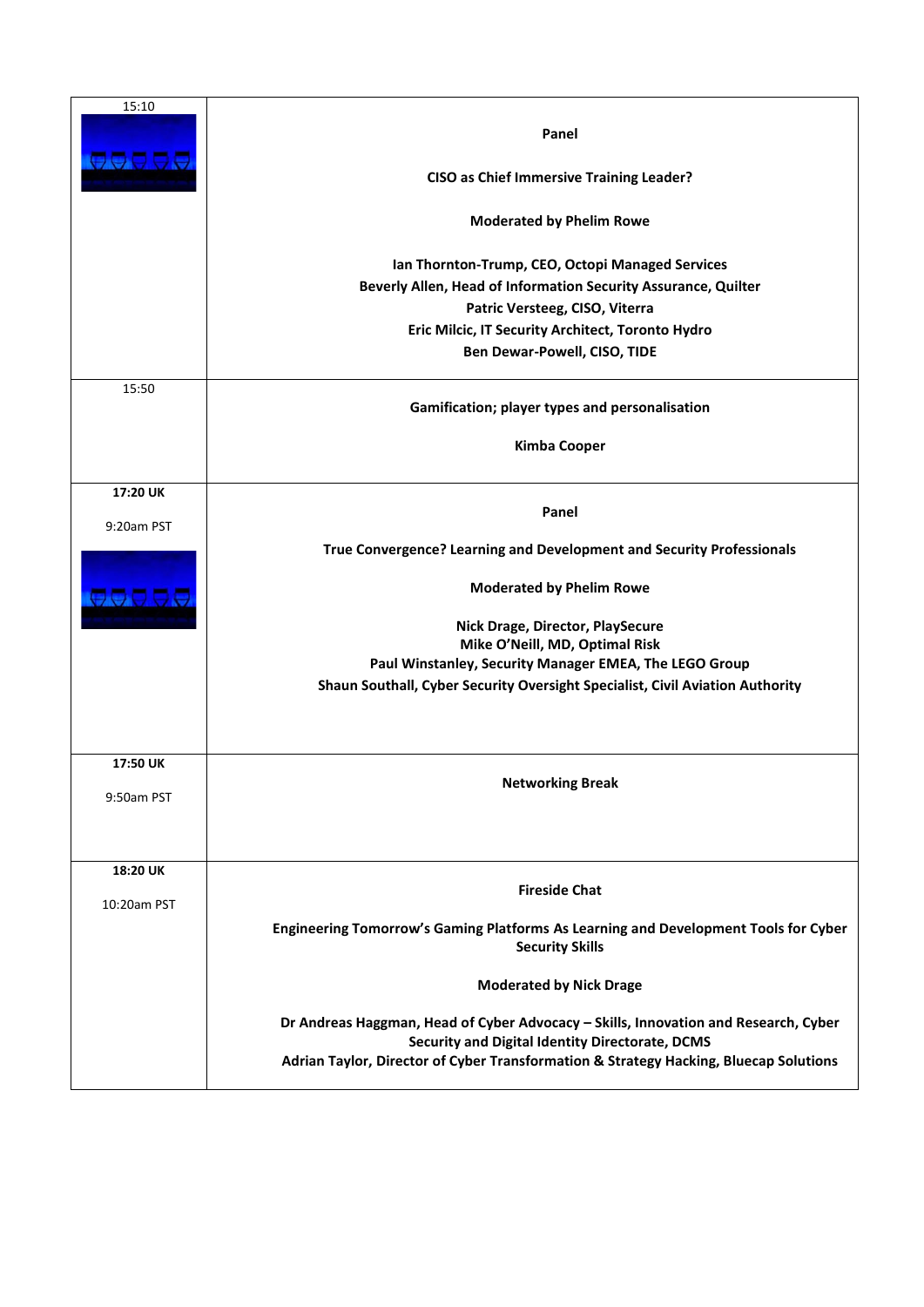| 18:50 UK    | Panel                                  |
|-------------|----------------------------------------|
| 10:50am PST | <b>Review of Day 1</b>                 |
|             | <b>James Bore</b><br><b>Nick Drage</b> |
|             | <b>Ace Hedger</b>                      |
|             | <b>Chloe Messdaghi</b>                 |
| 19:20 UK    |                                        |
| 11:20am PST | <b>Networking on Gather</b>            |
| 20:00 UK    | Close of Day 1                         |
| 12:00pm PST |                                        |
|             |                                        |
|             |                                        |

|              | <b>PlaySecure Day 2</b>                                  |
|--------------|----------------------------------------------------------|
|              | Thursday 16th June 2022                                  |
|              |                                                          |
| 09:00        |                                                          |
|              | Game                                                     |
| $\leftarrow$ | Minimator - a Serious Game About Zero-Days               |
|              | Hans Sharma & Ehud Cseresnyes                            |
|              |                                                          |
|              |                                                          |
| 10:00        | Panel                                                    |
| <b>BAAAA</b> | Gamefication and the Skills of the Architect of Tomorrow |
|              | <b>Moderated by Nick Drage</b>                           |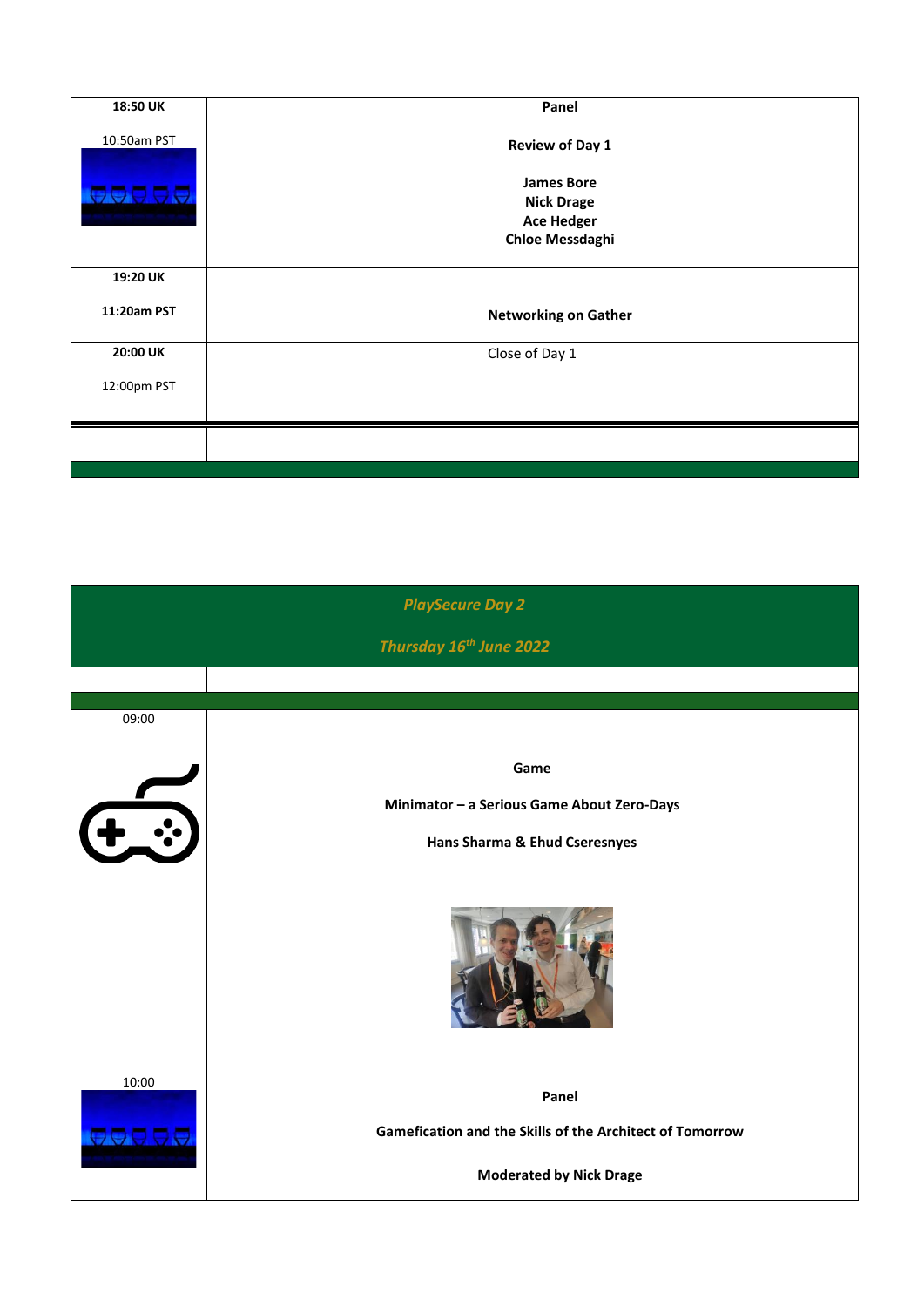|              | Sameh Hablas, CEO, Al Danah Information Systems                                          |
|--------------|------------------------------------------------------------------------------------------|
|              | Chigozirim Ogbogu, Chief Enterprise Architect, Plexada System Integrators                |
|              | Carlos Chincanda, IP Engineer & Security, Angola Cables                                  |
|              | Martyn Ruks, Director, Chronyko                                                          |
|              | Mike Thompson, Information Security Manager, Zen Internet                                |
|              |                                                                                          |
|              |                                                                                          |
|              |                                                                                          |
| 10:40        | Hacking Play-To-Earn: RUN RONIN RUN                                                      |
|              | Facundo Lisotto, Sr Security Researcher - Red Team, Banco Galicia                        |
|              |                                                                                          |
| 11:10        |                                                                                          |
|              |                                                                                          |
|              | <b>Pragmatic Security Decisions</b>                                                      |
|              | Why don't battle tanks have keys?                                                        |
| $\mathbf{r}$ |                                                                                          |
|              | <b>Martin Hill</b>                                                                       |
|              |                                                                                          |
|              |                                                                                          |
|              |                                                                                          |
|              |                                                                                          |
|              |                                                                                          |
|              |                                                                                          |
| 12:10        | Panel                                                                                    |
|              |                                                                                          |
|              | Uncovering the Engineer of the Future through Immersive Learning                         |
| 99999        |                                                                                          |
|              | <b>Moderated by James Bore</b>                                                           |
|              |                                                                                          |
|              | Assam Victor-Ifeanyi, Security Engineer, CyberSOC Africa                                 |
|              | Ahmed Attalla, Cyber Security Analyst, Malcrove                                          |
|              | <b>Yusra Zvavi</b>                                                                       |
|              | <b>Paul Brian</b>                                                                        |
|              |                                                                                          |
| 12:40        |                                                                                          |
|              | <b>Networking Break</b>                                                                  |
|              |                                                                                          |
|              |                                                                                          |
| 14:10        | Workshop                                                                                 |
|              |                                                                                          |
|              | Title: Gather Learn - Using Gather as an immersive learning platform                     |
| 130          |                                                                                          |
|              | In this session, we will take you on an interactive tour of our experiences using Gather |
|              | Town as an effective and scalable virtual immersive learning environment. As a platform  |
|              | optimised for social interactions, Gather can become a powerful tool to boost            |
|              | engagement in self-directed learning and education programmes through the creation of    |
|              |                                                                                          |
|              | unique interactive worlds. In the workshop you'll get to see the components of our       |
|              | learning-based design up close and also have the opportunity to experience an            |
|              | environment used to reinforce good cybersecurity practices with a non-technical          |
|              | audience.                                                                                |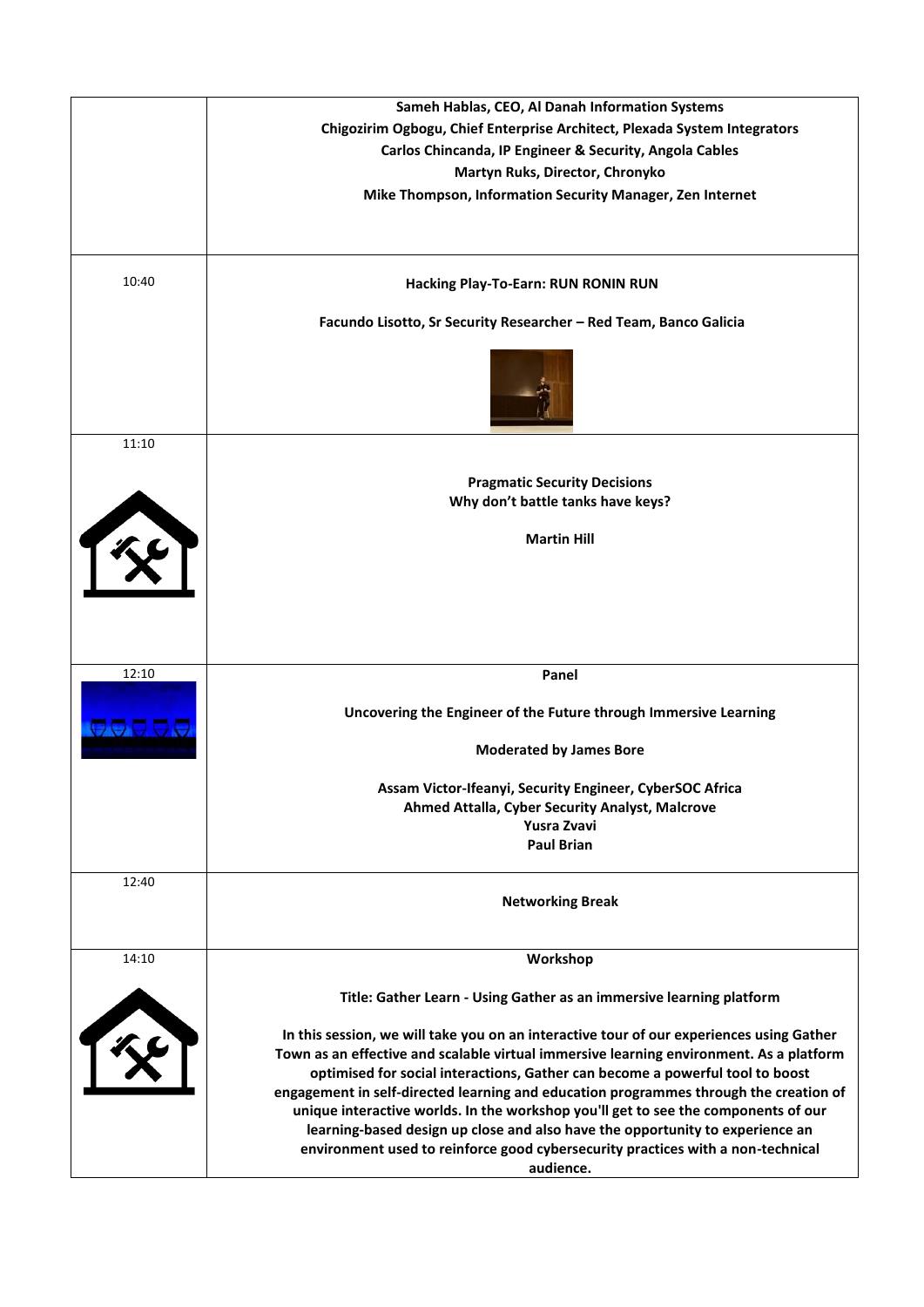|                           | chronyko                                                                                                                                                                                                                                                                                             |
|---------------------------|------------------------------------------------------------------------------------------------------------------------------------------------------------------------------------------------------------------------------------------------------------------------------------------------------|
| 14:40 UK<br>6:40am PST    | <b>Networking Break</b>                                                                                                                                                                                                                                                                              |
| 15:10 UK                  | Workshop                                                                                                                                                                                                                                                                                             |
| 7:10am PST                | Theory versus Practice In Gamefication                                                                                                                                                                                                                                                               |
| FRE                       | Daniel Shore, Co-Founder, LetsWeCan.com                                                                                                                                                                                                                                                              |
| 17:40 UK                  | <b>Panel Discussion</b>                                                                                                                                                                                                                                                                              |
| 9:40am PST<br>$\Theta$ UU | Promoting Immersive Learning Through Making it a More Compelling Business Package for your<br>End Customers: Developing the Secure MSP of the Future<br><b>Hylton Stewart</b><br><b>Henk van Achterberg</b><br>Adrian Taylor, Director of Cyber Transformation & Strategy Hacking, Bluecap Solutions |
| 18:30 UK                  | <b>Networking Break</b>                                                                                                                                                                                                                                                                              |
| 10:30am PST               |                                                                                                                                                                                                                                                                                                      |
| 19:00 UK                  | <b>Talk</b>                                                                                                                                                                                                                                                                                          |
| 11:00am PST               | Understanding the learning in the game                                                                                                                                                                                                                                                               |
|                           | Peadar Callaghan, Gamification Lecturer, Tallinn University                                                                                                                                                                                                                                          |
|                           |                                                                                                                                                                                                                                                                                                      |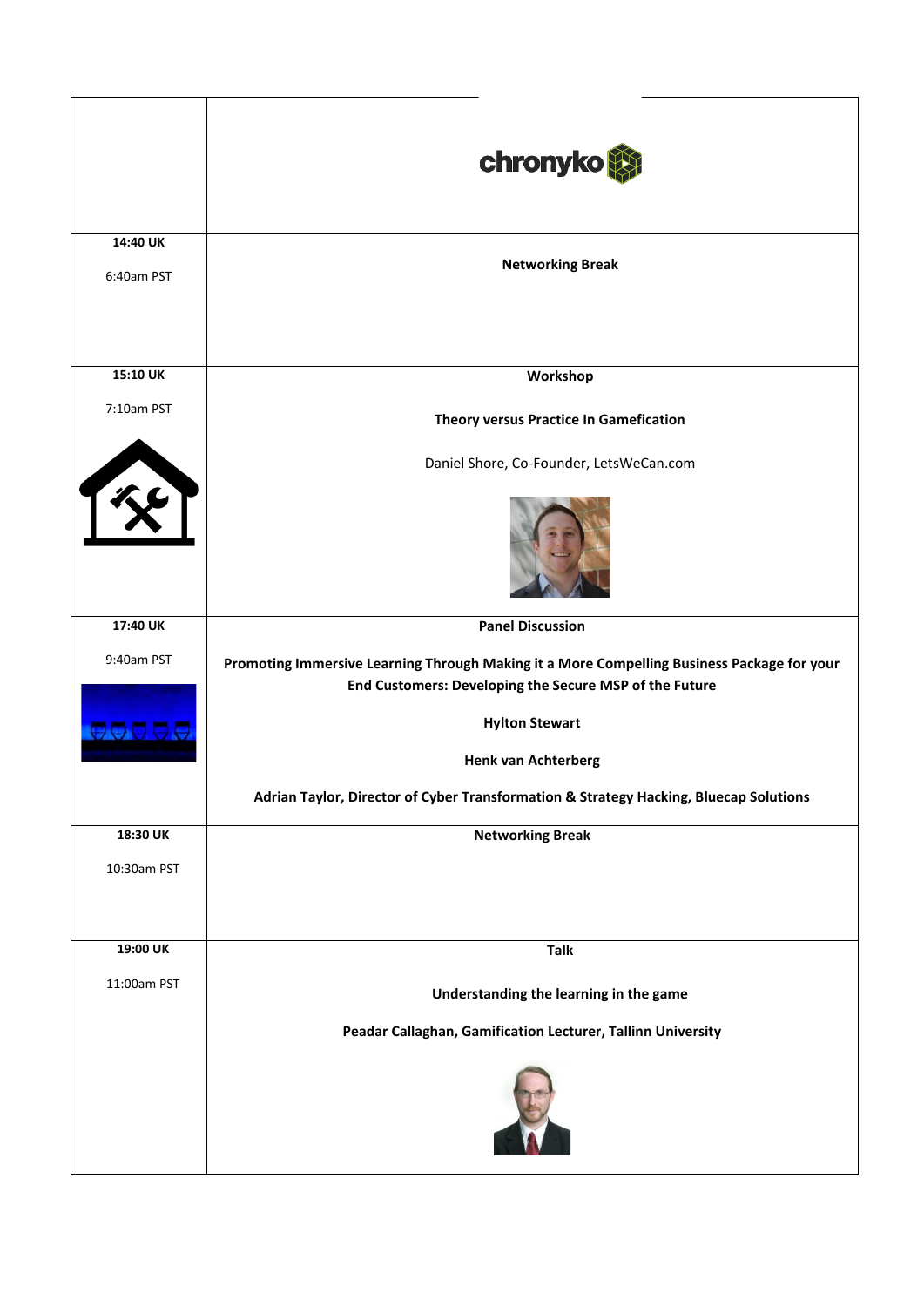| 19:30 UK    | <b>Panel Discussion</b> |
|-------------|-------------------------|
| 11:30am PST | <b>Review of Day 2</b>  |
| OUDO        | <b>Ace Hedger</b>       |
|             | <b>Chloe Messdaghi</b>  |
|             | <b>Phelim Rowe</b>      |
| 20:00 UK    |                         |
| 12:00am PST | Close of Day 2          |

|       | <b>PlaySecure Day 3</b>                                                                                                           |
|-------|-----------------------------------------------------------------------------------------------------------------------------------|
|       | Friday 17th June 2022                                                                                                             |
| 10:00 | <b>Gather Platform Open &amp; Networking</b>                                                                                      |
| 10:30 | Peadar Callaghan, Gamification Lecturer, Tallinn University                                                                       |
| 11:10 | Data Heist - First Game Develop to Educate on Cyber Hygiene (suitable even for kids)<br>Mark Barnabas, Director, Hotspot Explorer |
| 13:00 | Sarah Le-Fevre, Editor and Community Designer, Ludogogy Magazine                                                                  |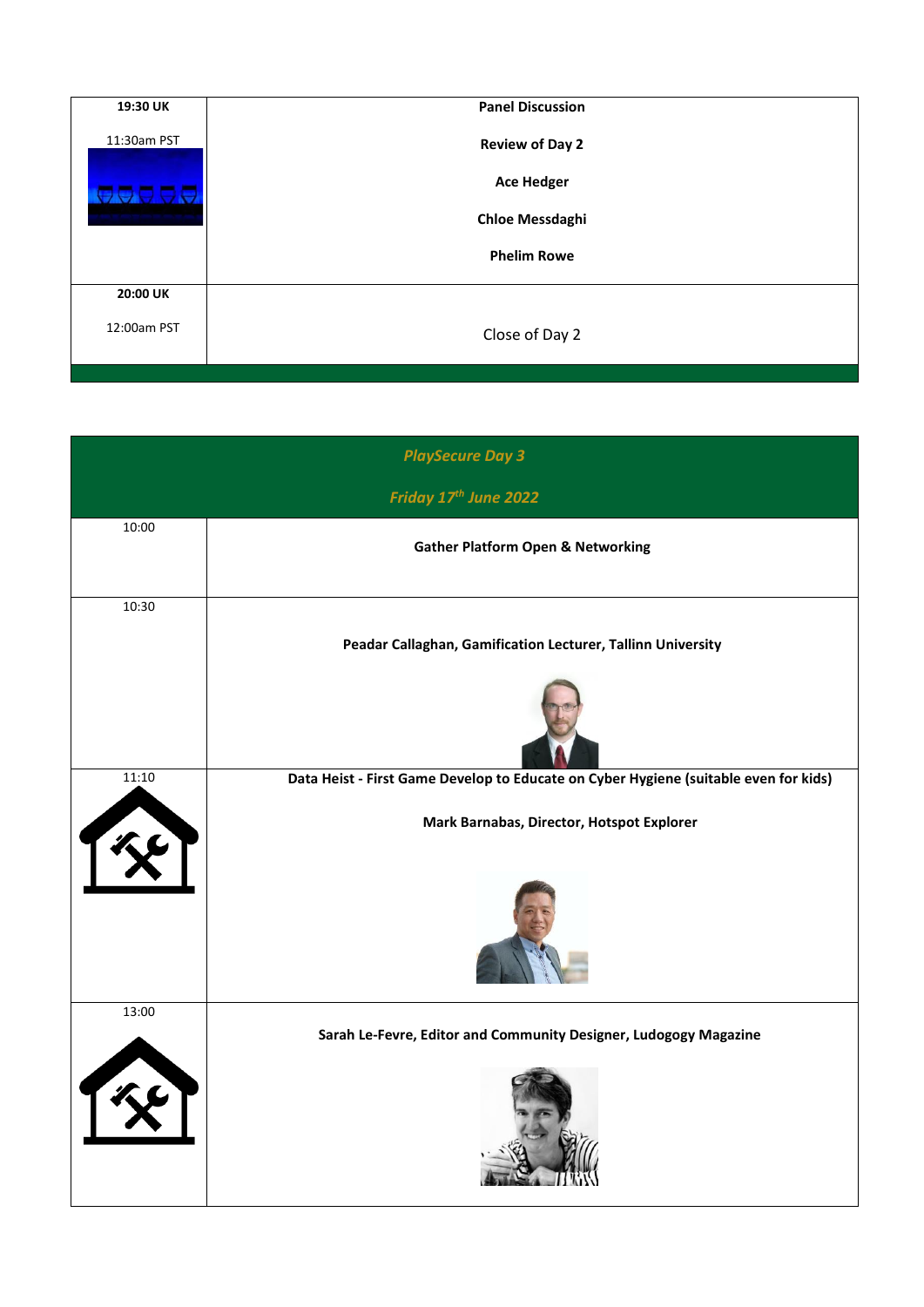| 14:00 | <b>Talk</b>                                                                                                                                                                                                                                                                                                                                                                                                                          |
|-------|--------------------------------------------------------------------------------------------------------------------------------------------------------------------------------------------------------------------------------------------------------------------------------------------------------------------------------------------------------------------------------------------------------------------------------------|
|       |                                                                                                                                                                                                                                                                                                                                                                                                                                      |
|       | From Practice to Theory in Immersive Learning                                                                                                                                                                                                                                                                                                                                                                                        |
|       | There is a wealth of evidence to show that "Immersive Learning" delivers positive outcomes for<br>both learners and the organisations they work for. But does any of this map to the wealth of<br>theories and scientific studies of learning that have been conducted over the years. In this talk<br>we'll look at some established learning concepts and examine at how they are manifested in the<br>immersive learning approach |
|       | Martyn Ruks, Director, Chronyko                                                                                                                                                                                                                                                                                                                                                                                                      |
|       |                                                                                                                                                                                                                                                                                                                                                                                                                                      |
| 14:30 | Workshop                                                                                                                                                                                                                                                                                                                                                                                                                             |
|       | <b>To Invest or Defend</b>                                                                                                                                                                                                                                                                                                                                                                                                           |
|       | <b>Ben Goldsworthy</b>                                                                                                                                                                                                                                                                                                                                                                                                               |
|       | <b>Zaffar Mughal</b><br><b>Jon Lomas</b>                                                                                                                                                                                                                                                                                                                                                                                             |
|       |                                                                                                                                                                                                                                                                                                                                                                                                                                      |
| 15:30 | <b>Talk</b>                                                                                                                                                                                                                                                                                                                                                                                                                          |
|       | Understanding why Capture The Flag (CTF) is the Ultimate Security Training Measure for All Staff<br>in Your Organisation                                                                                                                                                                                                                                                                                                             |
|       | Ahmed Attalla, Cyber Security Analyst, Malcrove                                                                                                                                                                                                                                                                                                                                                                                      |
|       |                                                                                                                                                                                                                                                                                                                                                                                                                                      |
| 16:00 | <b>Networking Break</b>                                                                                                                                                                                                                                                                                                                                                                                                              |
|       |                                                                                                                                                                                                                                                                                                                                                                                                                                      |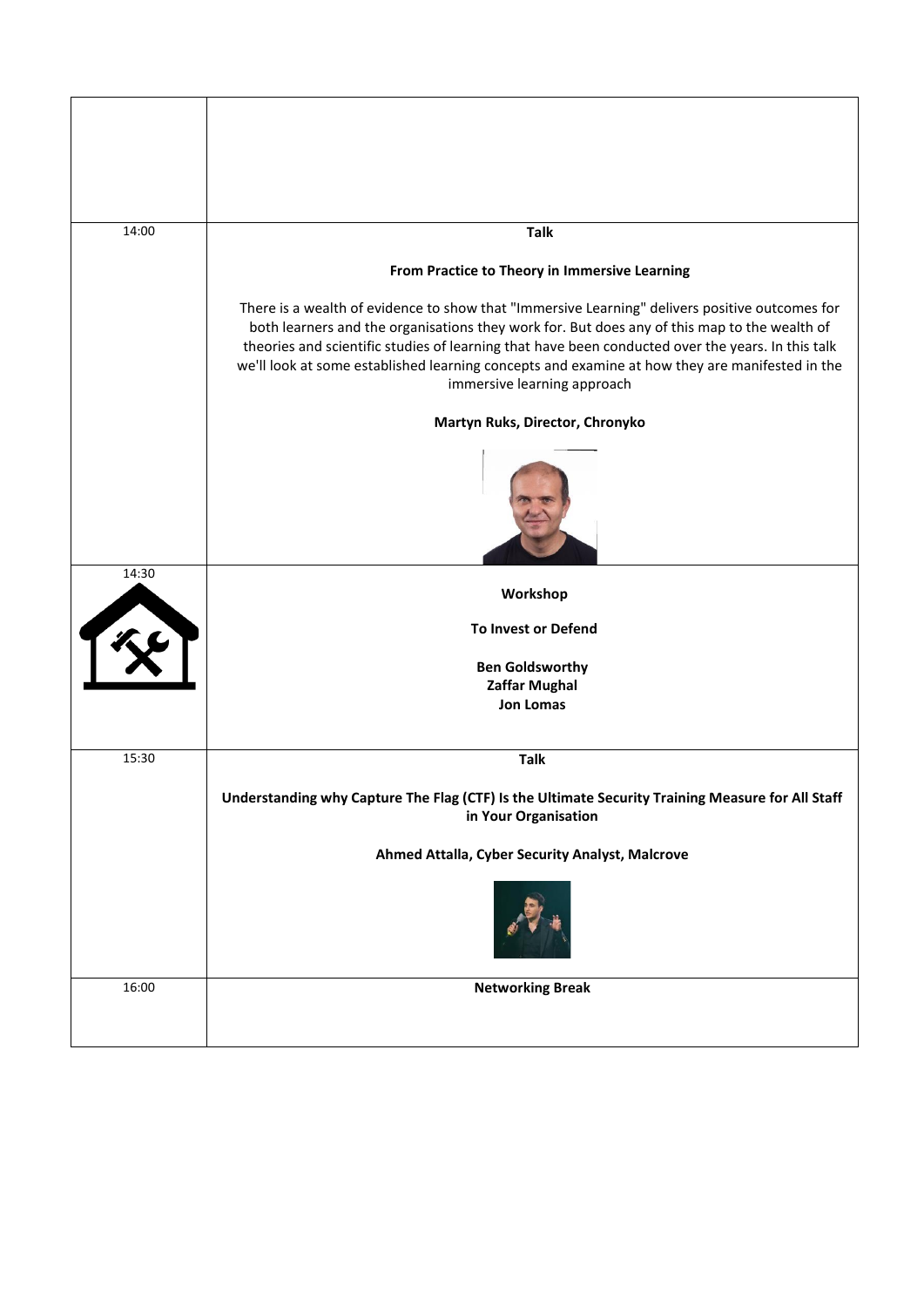| 16:30 UK    | Panel                                                                                                        |
|-------------|--------------------------------------------------------------------------------------------------------------|
| 8:30am PST  | Understanding how to More Effectively Involve Academia to Facilitate Immersive Learning                      |
|             | Lokesh Ramamoorthi, Lecturer, University of Miami College of Engineering                                     |
| 00000       | Ed Vasko, Director Institute for Pervasive Cyber Security, Boise State University                            |
|             | Pawel Piwosz, Lead Systems Engineer, EPAM Systems                                                            |
|             | Moderated by Adrian Taylor, Director of Cyber Transformation & Strategy Hacking,<br><b>Bluecap Solutions</b> |
|             |                                                                                                              |
|             |                                                                                                              |
| 17:00 UK    | <b>Talk</b>                                                                                                  |
| 9:00am PST  | <b>Keep Finding Bugs and Nobody Explodes</b>                                                                 |
|             | <b>Nicolas Boeckh</b>                                                                                        |
|             |                                                                                                              |
|             |                                                                                                              |
|             |                                                                                                              |
|             |                                                                                                              |
|             |                                                                                                              |
| 17:30 UK    |                                                                                                              |
|             | Hacking the Amygdala: Gamifying Human Factor Security                                                        |
| 9:30am PST  | <b>Chloe Messdaghi</b>                                                                                       |
|             |                                                                                                              |
|             |                                                                                                              |
|             |                                                                                                              |
|             |                                                                                                              |
| 18:00 UK    | Game                                                                                                         |
| 10:00am PST | Chance all' - a simple 3D6 dice stopping game to explore probability and risk vs reward                      |
|             | Ian Robinson, Director, Greylag - a.anser4u                                                                  |
| $\cdot$     |                                                                                                              |
|             |                                                                                                              |
|             |                                                                                                              |
|             |                                                                                                              |
|             | <b>Chairperson's Closing Comments</b>                                                                        |
|             |                                                                                                              |
|             |                                                                                                              |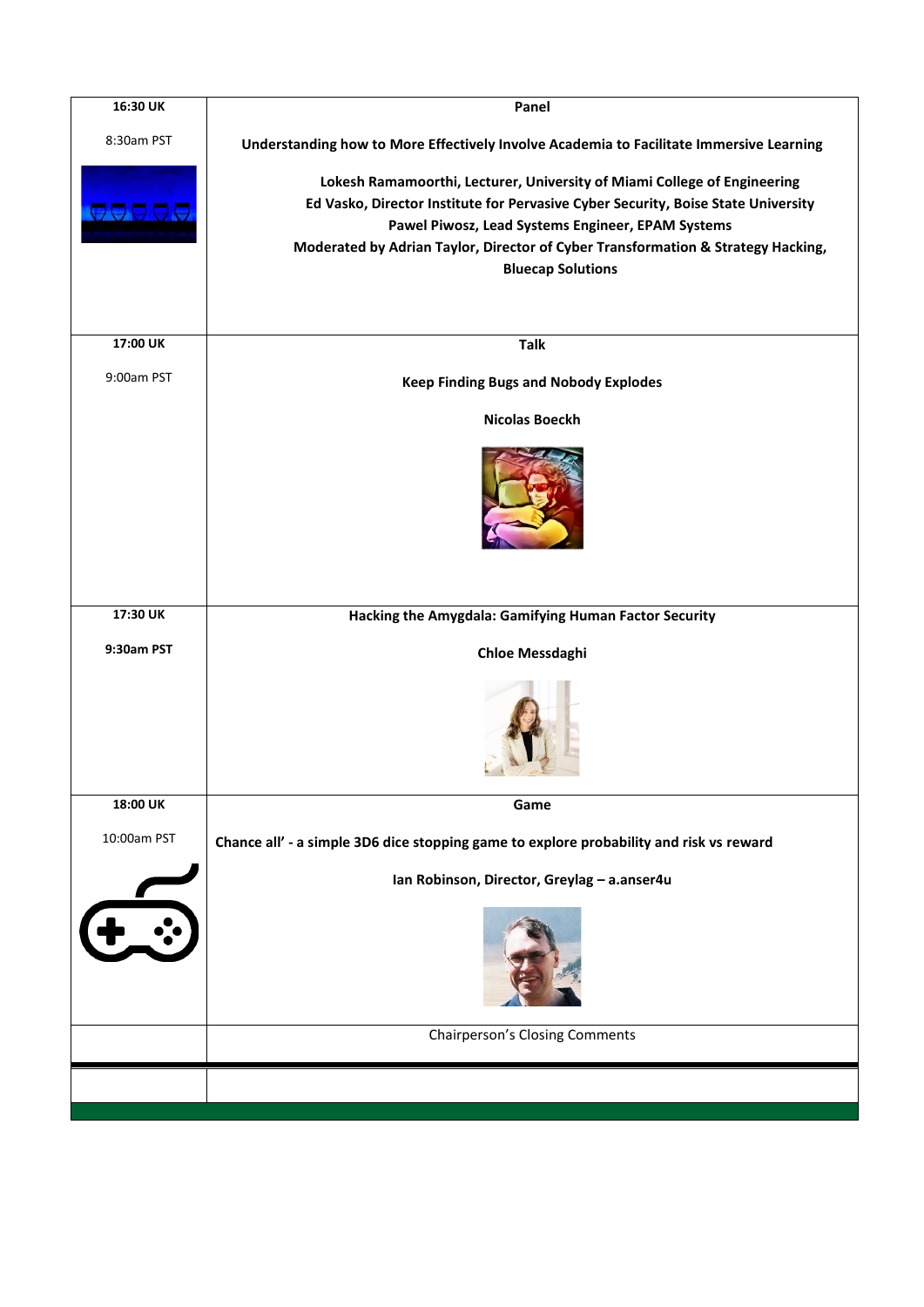|              | <b>PlaySecure Day 4</b>                                                                                                                                                                                                                                                                                                                                                                                                                                                                                                                                                                   |
|--------------|-------------------------------------------------------------------------------------------------------------------------------------------------------------------------------------------------------------------------------------------------------------------------------------------------------------------------------------------------------------------------------------------------------------------------------------------------------------------------------------------------------------------------------------------------------------------------------------------|
|              | Saturday 18 <sup>th</sup> June 2022                                                                                                                                                                                                                                                                                                                                                                                                                                                                                                                                                       |
|              |                                                                                                                                                                                                                                                                                                                                                                                                                                                                                                                                                                                           |
| Open All Day | chronyko                                                                                                                                                                                                                                                                                                                                                                                                                                                                                                                                                                                  |
|              | The Virtual Cybersecurity Office                                                                                                                                                                                                                                                                                                                                                                                                                                                                                                                                                          |
|              | Ever wondered what happens in a cybersecurity company? Well now you can discover it for yourself<br>in this retro text-based adventure. Explore the company's office, interact with fellow participants and<br>attempt to complete all the puzzles. But be warned, you may also discover a few terrifying monsters<br>lurking in the basement! This is a self-directed experience that you can complete at any time, simply<br>register an account and then feel free to log into the world at any time. More information about how<br>to gain access will be provided at the conference. |
| 10:00        |                                                                                                                                                                                                                                                                                                                                                                                                                                                                                                                                                                                           |
|              | <b>Games are also for Kids</b>                                                                                                                                                                                                                                                                                                                                                                                                                                                                                                                                                            |
|              | David McKenzie, Cyber Security Operations Director, National Grid & Director, Cyber Increment                                                                                                                                                                                                                                                                                                                                                                                                                                                                                             |
|              |                                                                                                                                                                                                                                                                                                                                                                                                                                                                                                                                                                                           |